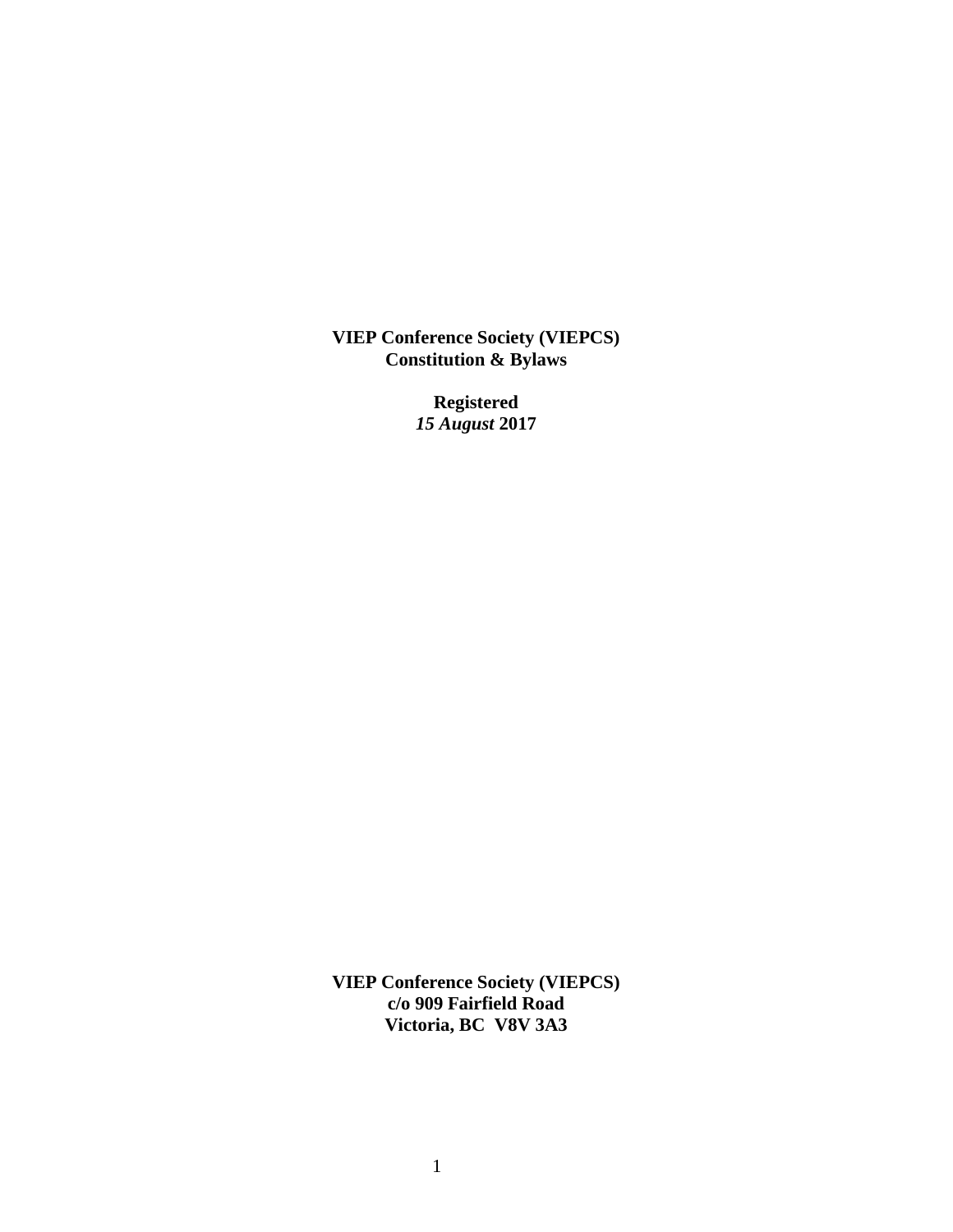## **VIEP Conference Society (VIEPCS) Constitution & Bylaws**

## **Table of Contents**

# **Constitution**

## **Bylaws**

## **Division 1 – Introduction**

1 Statutory Basis

# **Division 2 – Interpretation**

| $\mathcal{D}_{\mathcal{L}}$ | Definitions           |
|-----------------------------|-----------------------|
| 3                           | Binding effect        |
| $\boldsymbol{\vartriangle}$ | Conflict with the Act |

#### **Division 3 – Member**

| 5 | Eligibility for member      |
|---|-----------------------------|
| 6 | Application for membership  |
| 7 | Duties of members           |
| 8 | Amount of membership dues   |
| 9 | Member not in good standing |

## **Division 4 – Board**

| 10 | Board size                              |
|----|-----------------------------------------|
| 11 | Eligibility to sit on the board         |
| 12 | Board member terms                      |
| 13 | Directors at large                      |
| 14 | <b>Officers</b>                         |
| 15 | Officer roles                           |
| 16 | Standard care of board members          |
| 17 | Conflict of interest                    |
| 18 | Specific duties of the board            |
| 19 | Delegation of board's powers and duties |
| 20 | Removal or resignation of board members |
| 21 | Replacing a board member                |
|    |                                         |

# **Division 5 – General Meetings**

| 22 | General meetings |
|----|------------------|
|----|------------------|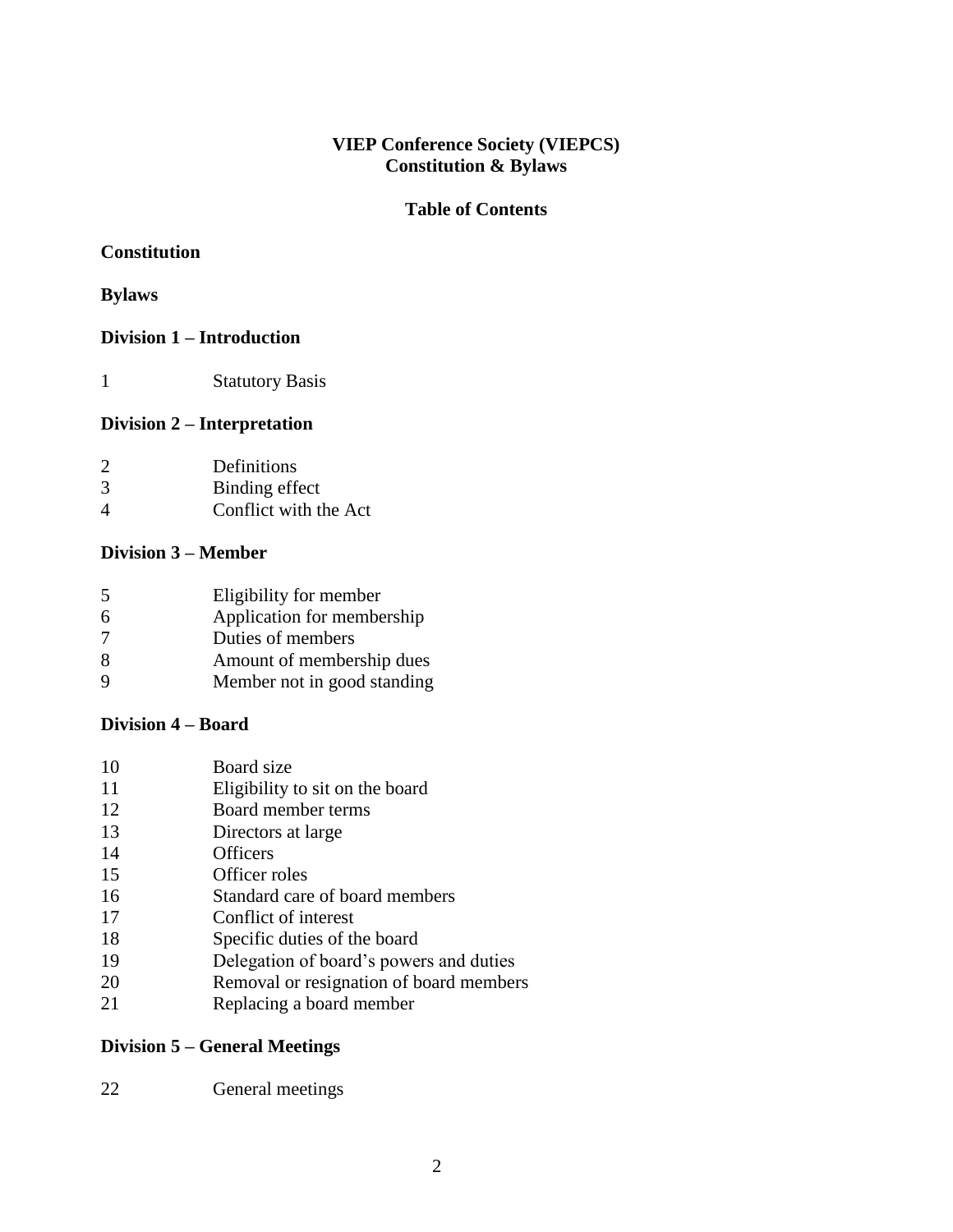- Business at general meetings
- Notice of general meetings
- Rules of order
- Chair of general meeting
- Attendance at general meetings
- Quorum at general meetings
- 29 Adjournments by chair
- Notice of continuation of adjourned general meeting
- Methods of voting
- Announcement of result
- Proxy voting not permitted

# **Division 6 – Board meeting**

- Operations of board meetings
- Quorum of board
- Attendance at board meetings
- Voting at board meetings
- Requesting a board hearing

# **Department 7 – Finances**

| 40 | Fiscal year end                |
|----|--------------------------------|
| 41 | Financial reports              |
| 42 | Remuneration and reimbursement |
| 43 | Signing authority              |
| 44 | Sending restrictions           |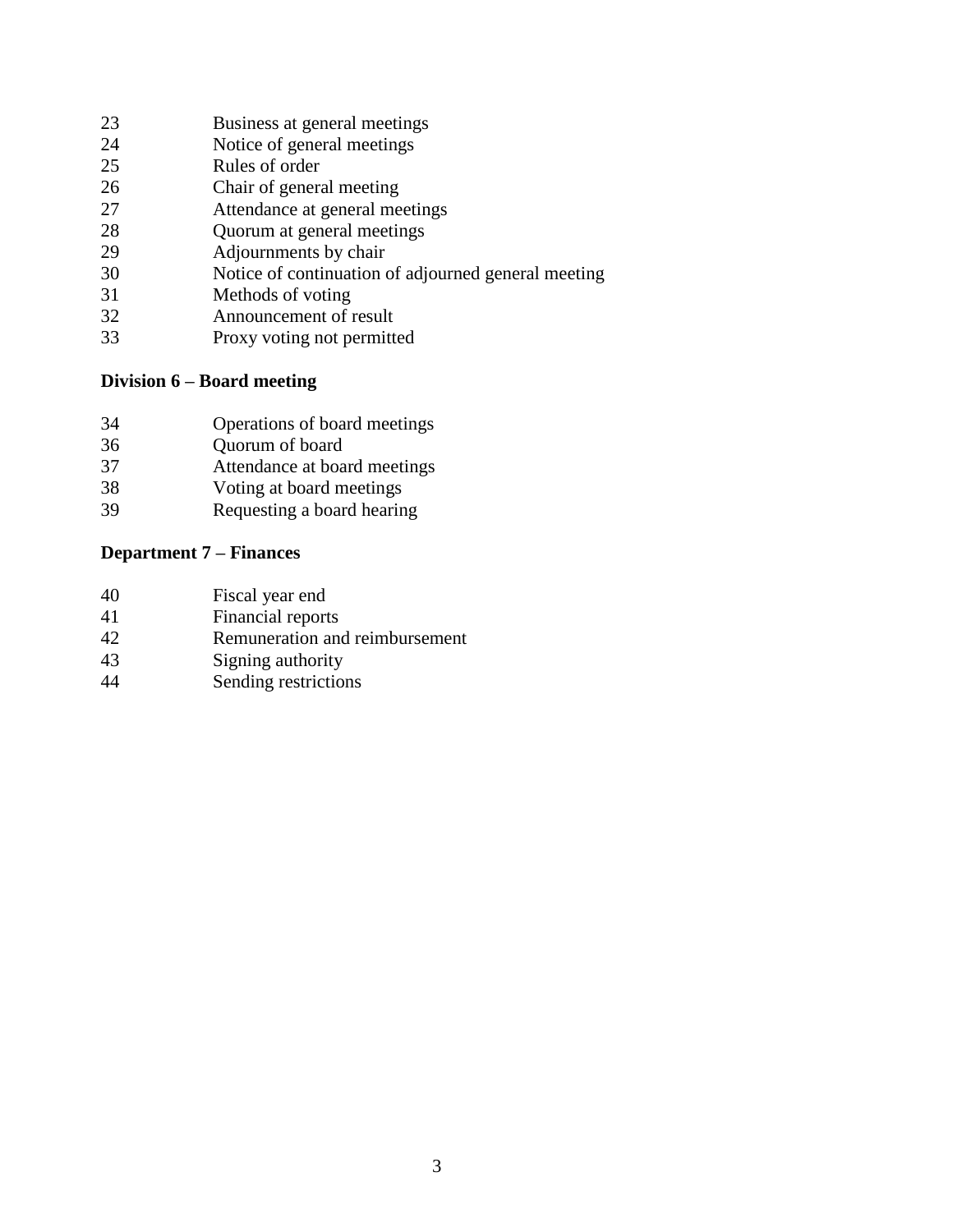## **VIEP Conference Society (VIEPCS)**

## **Constitution**

### **Constitution**

- **1.** The name of the society is VIEP Conference Society (VIEPCS)
- **2.** The purpose of the VIEPCS is
	- (a) To organize an emergency preparedness conference for Vancouver Island and the Gulf Islands emergency volunteers and staff every two years (biennially).
	- (b) To organize a biennial awards program honouring Vancouver Island and the Gulf Islands emergency volunteers and staff.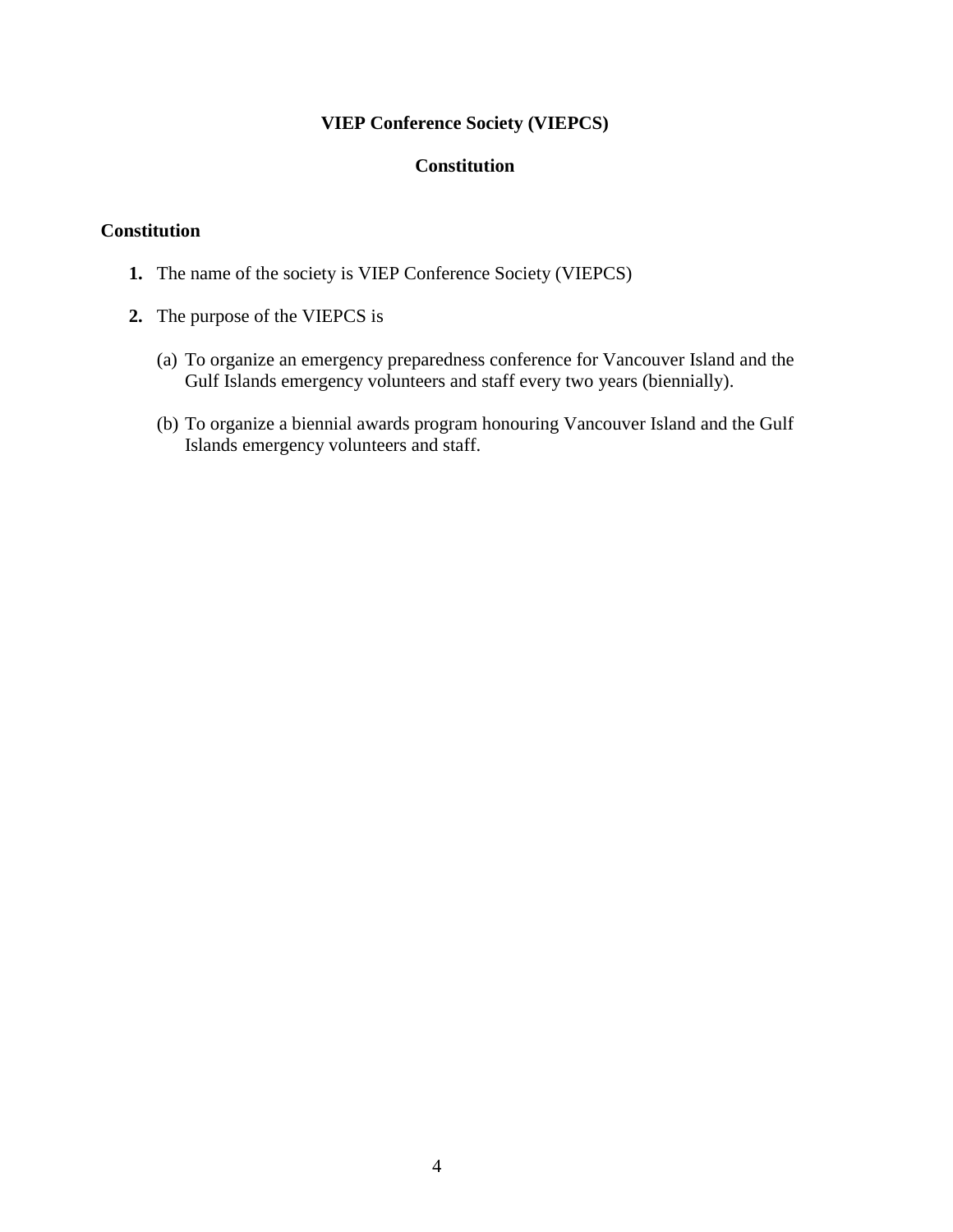#### **VIEP Conference Society (VIEPCS)**

#### **Bylaws**

#### **Division 1 – Introduction**

#### **Statutory basis**

**1.** VIEP Conference Society (VIEPCS), established under *Bill 24 - 2015 Societies Act*, enacts the following general Bylaws governing the organization, management and operation of the VIEPCS, in accordance with the provisions of the Act and the regulations made there under.

#### **Division 2 – Interpretation**

#### **Definitions**

**2.** In these Bylaws:

*Act* means *Bill 24 - 2015 Societies Act* and the regulations, as amended from time to time. *Bylaws* mean these Bylaws, as amended or supplemented from time to time. *Board* means the directors of the VIEP Conference Society (VIEPCS).

#### **Binding effect**

**3.** These Bylaws bind the Board and all present and future members of the VIEPCS to the same extent as if each had signed, sealed and delivered to each of the others a promise to comply with and be bound by these Bylaws and all acts, decisions, proceedings and things done and taken under these Bylaws.

#### **Conflict with the Act**

**4.** (1) These Bylaws are subordinate to the Act and the regulations and are not intended to conflict with the Act and the regulations.

(2) In the case of possible conflict, these Bylaws are to be interpreted to the extent possible to eliminate the conflict.

(3) The provisions herein shall be deemed independent and severable and the invalidity of the whole or in part of any bylaw does not affect the validity of the remaining bylaws that shall remain in force and be binding as if the conflicting provision had not been included.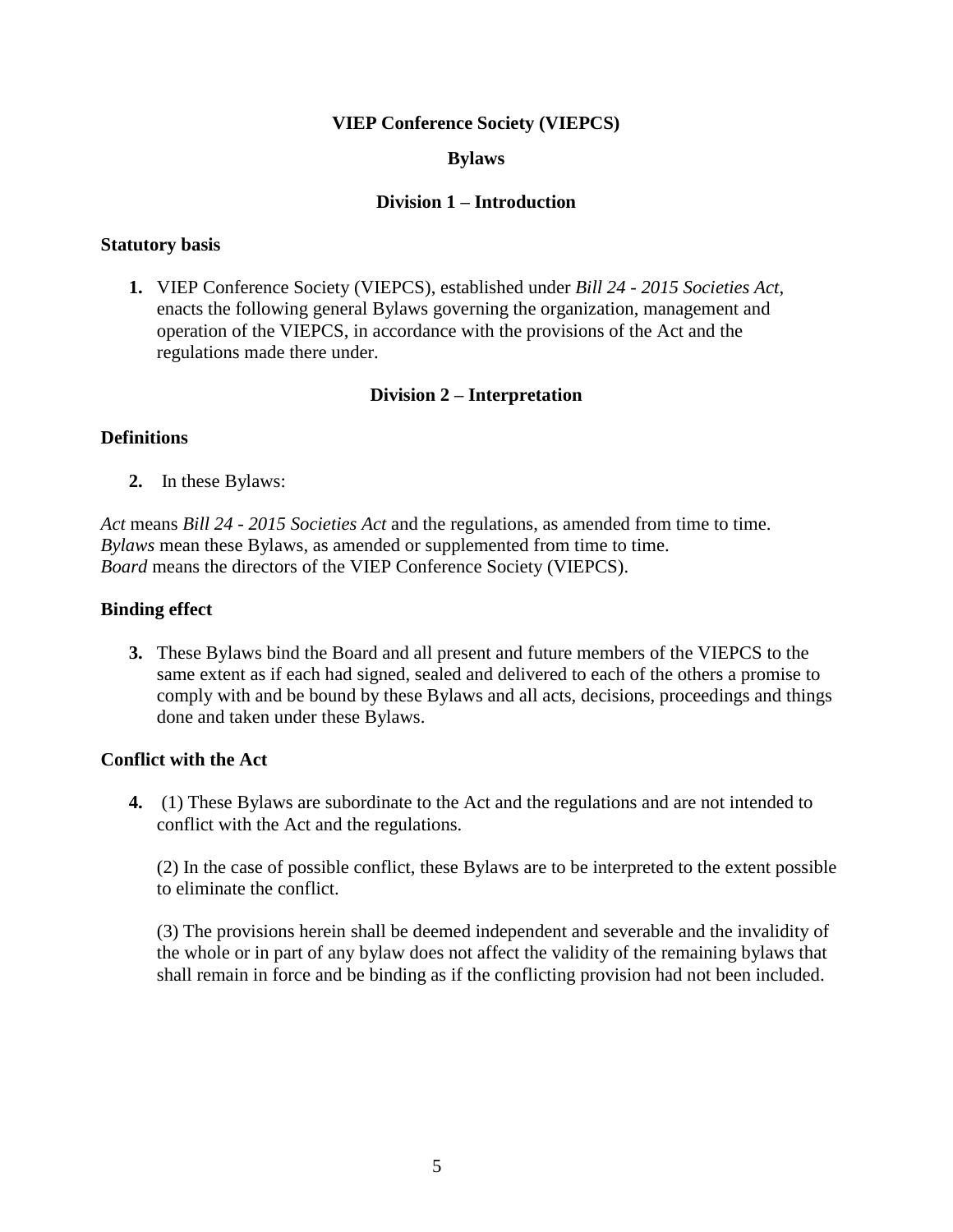## **Division 3 - Members**

## **Eligibility for membership**

- **5.** (1) Representatives from stakeholder groups, supporting agencies, Public Safety Lifeline Volunteer groups, emergency first responder groups or other individuals who support the constitution and bylaws of the VIEPCS.
	- (2) All members must be 19 years of age or older.

## **Application for membership**

- **6.** (1) A person may apply to the board for membership in the Society, and the person becomes a member on the board's acceptance of the application.
	- (2) All members in good standing are eligible to vote at member meetings.
	- (3) Memberships are not transferrable.

## **Duties of members**

**7.** Every member must uphold the constitution of the VIEPCS and must comply with these Bylaws.

#### **Amount of membership dues**

**8.** The amount of the annual membership dues, if any, will be determined by the board.

#### **Member not in good standing**

- **9.** (1) A member is not in good standing if the member fails to pay the member's annual membership dues, if any, and the member is not in good standing for so long as those dues remain unpaid.
	- (2) A voting member who is not in good standing:
		- (a) may not vote at a general meeting, or
		- (b) consent to a resolution of the voting members.

(3) A person's membership in the VIEPCS is terminated if the person is not in good standing for 6 consecutive months.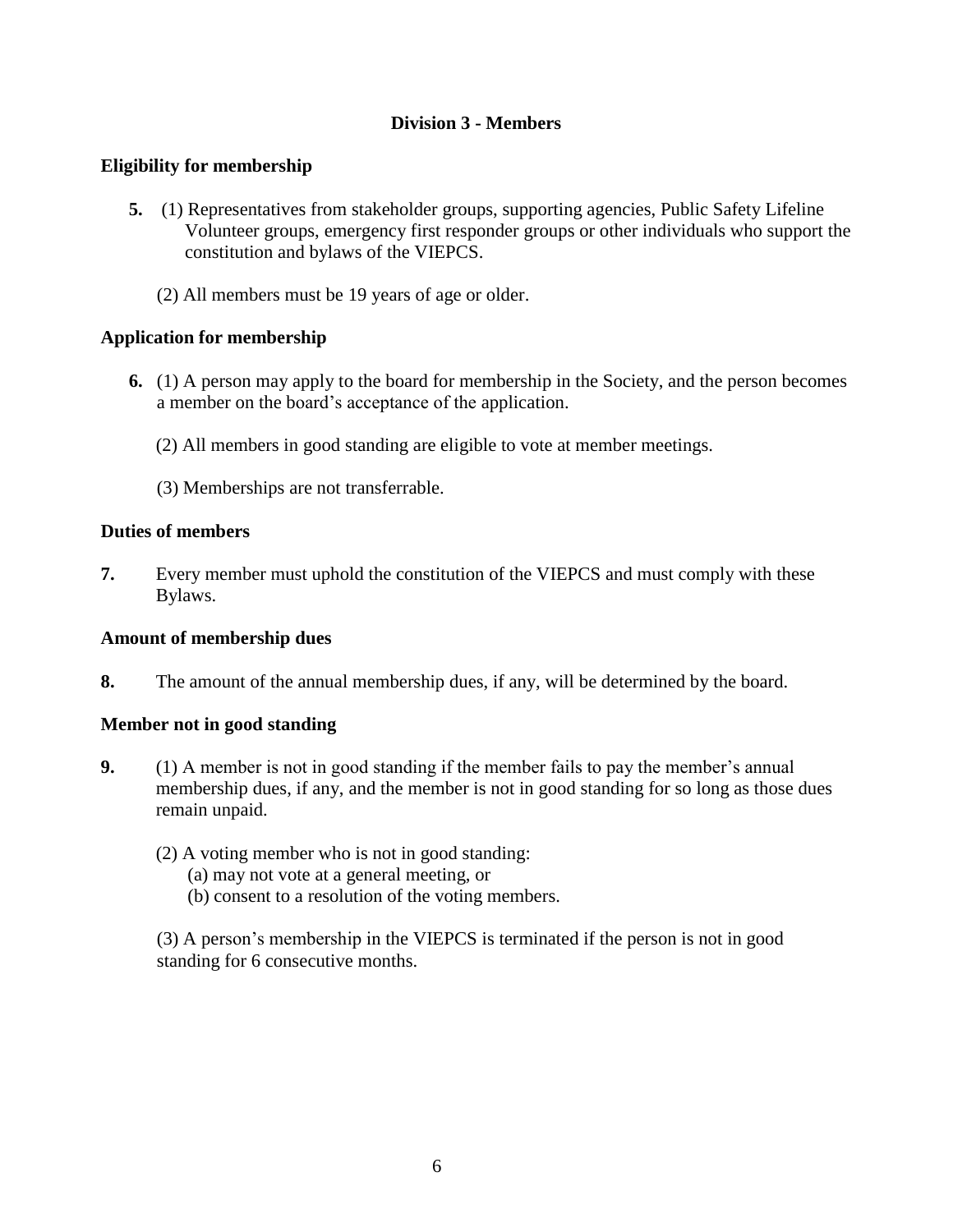### **Division 4 – Board**

### **Board size**

**10.** The board shall have no fewer than five (5) members and no more than nine (9), who are each elected at the VIEPCS's annual general meeting.

## **Eligibility to sit on the board**

**11.** Any eligible member of the VIEPCS in good standing with the Society, can allow their name to stand for election to the board.

#### **Board member terms**

**12.** (1) Board members will be elected by a majority vote of eligible voters present at the annual general meeting. The vote shall be by a show of hands, unless otherwise directed by the members.

(2) The term of office of a board member is three (3) years and ends at the end of the annual general meeting at which their term ends.

(3) A person whose term as board member is ending is eligible for re-election for two consecutive terms.

#### **Directors at large**

**13.** Directors who are elected or appointed to positions on the board in addition to the positions described in these Bylaws are elected or appointed as directors at large.

#### **Officers**

**14.** (1) At the first meeting of the board held after each annual general meeting of the VIEPCS, the board will elect from among its members, a president, a vice president, a secretary and a treasurer. A director, other than the president, may hold more than one position.

(2) If an officer is unwilling or unable to act for a period of two (2) consecutive months, the board members may appoint a replacement officer from among themselves for the remainder of the term.

#### **Officer roles**

**15.** (1) The president is the chair of the board and is responsible for supervising the other directors in the execution of their duties.

(2) The vice-president is the vice-chair of the board and is responsible for carrying out the duties of the president if the president is unable to act.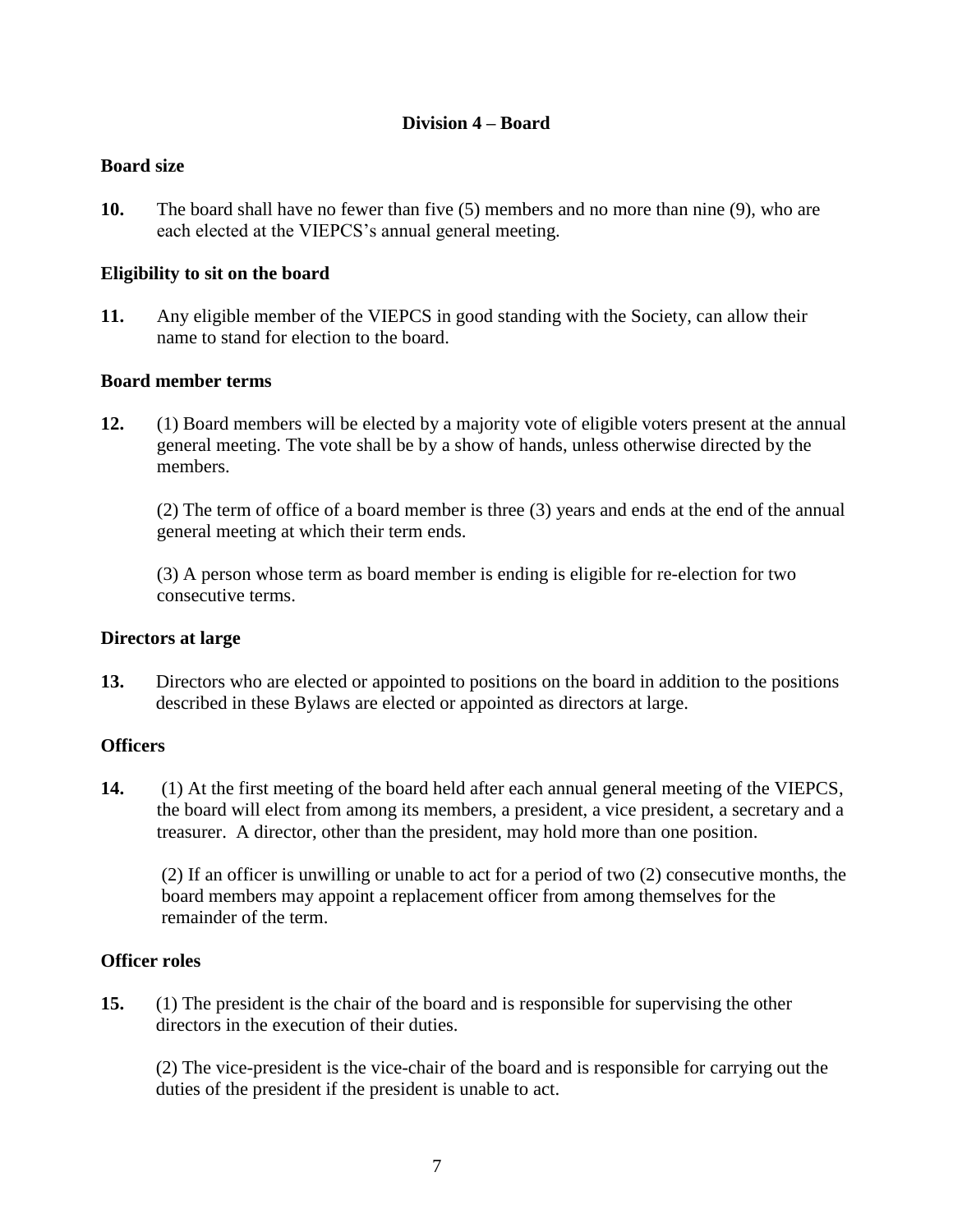(3) The secretary is responsible for doing, or making the necessary arrangements for, the following:

- (a) issuing notices of general meetings and board meetings;
- (b) taking minutes of general meetings and board meetings;
- (c) keeping the records of the VIEPCS in accordance with the Act;
- (d) conducting the correspondence of the board;
- (e) filing the annual report of the VIEPCS and making any other filings with the registrar under the Act.

In the absence of the secretary from a meeting, the board must appoint another individual to act as secretary at the meeting.

- (4) The treasurer is responsible for doing, or making the necessary arrangements for, the following:
	- (a) receiving and banking monies collected from the members or other sources,
	- (b) keeping accounting records in respect of the financial transactions,
	- (c) preparing the financial reports, and
	- (d) making any tax filings.

#### **Standard of care of board members**

**16.** A Board member shall:

(a) act honestly and in good faith with a view to the best interests of the VIEPCS, and

(b) exercise the care, due diligence and skill that a reasonably prudent person would exercise in comparable circumstances, having regard to his or her knowledge and expertise.

#### **Conflict of interest**

**17.** (1) Board members shall disclose all private interests that compete with or may be at variance with any of the member's functions and duties for or on behalf of the VIEPCS or with the decisions, interests and/or business of the VIEPCS.

(2) All board members shall maintain an arm's length separation between their private interests and their functions and duties for and on behalf of the VIEPCS

(3) Board members who have a conflict of interest shall

- (a) leave the Board meeting when a relevant matter is being discussed, and
- (b) refrain from voting on that matter at any relevant Board meeting.

(4) Any board member knowingly contravening subsection (1) shall be removed from the Board.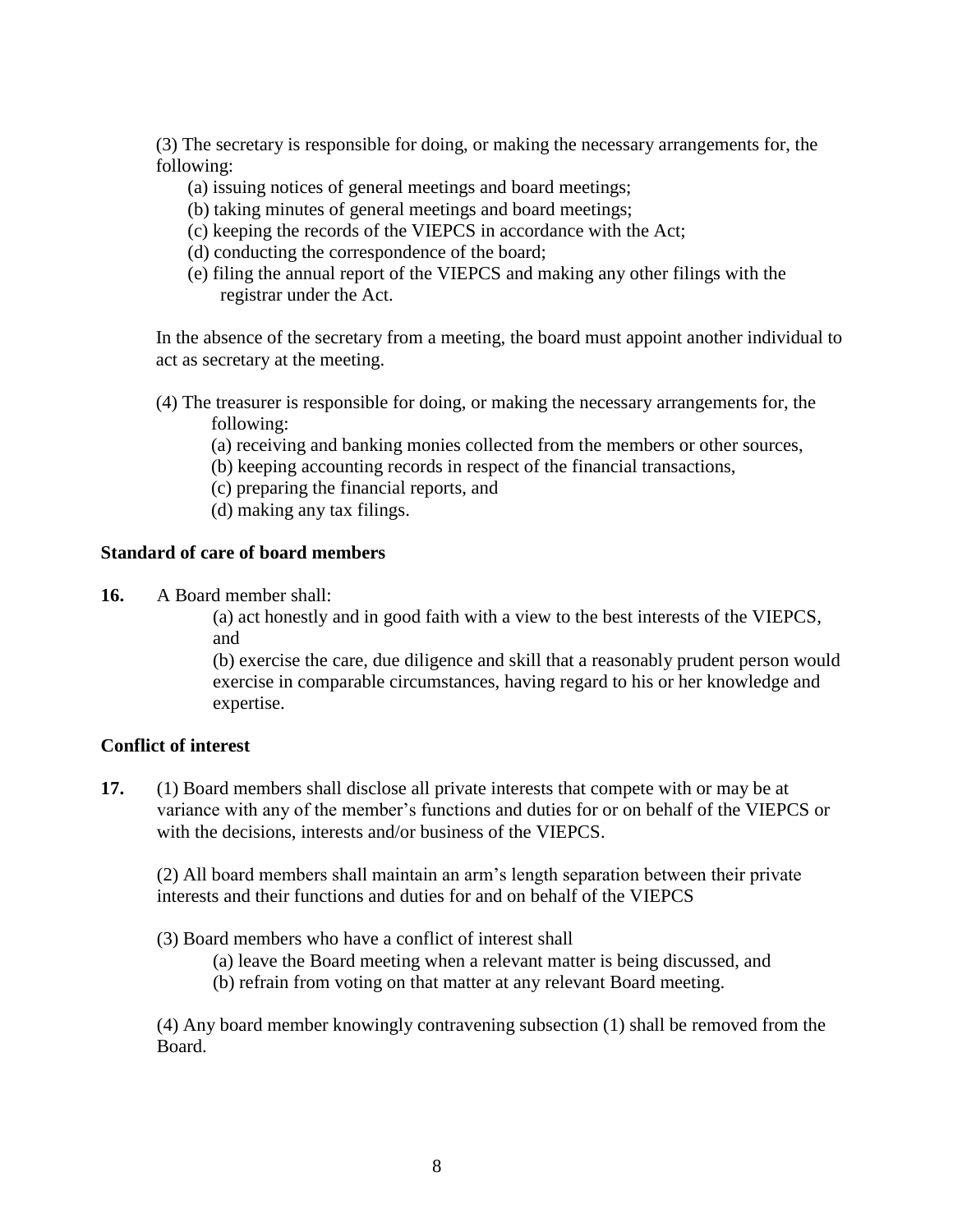(5) The disclosure by a board member of a conflict of interest and the absence of the member from voting shall be recorded in the minutes of the relevant meeting.

(6) A board member who absents himself or herself due to a conflict of interest shall be included in determining the quorum for the meeting.

## **Specific duties of the board**

- **18.** The primary duties of the board include, but are not limited to, the following:
	- (a) providing stewardship of all VIEPCS assets.

(b) making decisions to ensure the prudent and orderly operation of all aspects of the VIEPCS.

- (c) communicating with members.
- (d) preparing an annual budget
- (e) preparing comprehensive conference and awards plans.

#### **Delegation of board's powers and duties**

- **19.** (1) Subject to subsections (3) to (5) or unless the power to delegate is limited in the Act, the Board may delegate some or all of its powers or duties to one or more board members or members of the VIEPCS.
	- (2) The board may revoke any delegation of power or duties at any time.
	- (3) The board may delegate its spending powers or duties, but only by a resolution that: (a) delegates the authority to make an expenditure of a specific amount for a specific purpose, or

(b) delegates the general authority to make expenditures in accordance with subsection  $(4)$ .

- (4) A delegation of a general authority to make expenditures shall:
	- (a) set a maximum amount that may be spent, and

(b) indicate the purposes for which, or the conditions under which, the money may be spent.

(5) Based on the facts of a particular case, the board may not delegate its powers to determine:

- (a) whether a person has contravened a bylaw or rule, or
- (b) whether a person should be fined, and the amount of the fine.

(6) Notwithstanding any delegation of its powers and duties, the board is responsible for ensuring that its obligations under the Act are fulfilled.

#### **Removal or resignation of board members**

**20.** (1) A Board member may resign by notice in writing delivered to the board.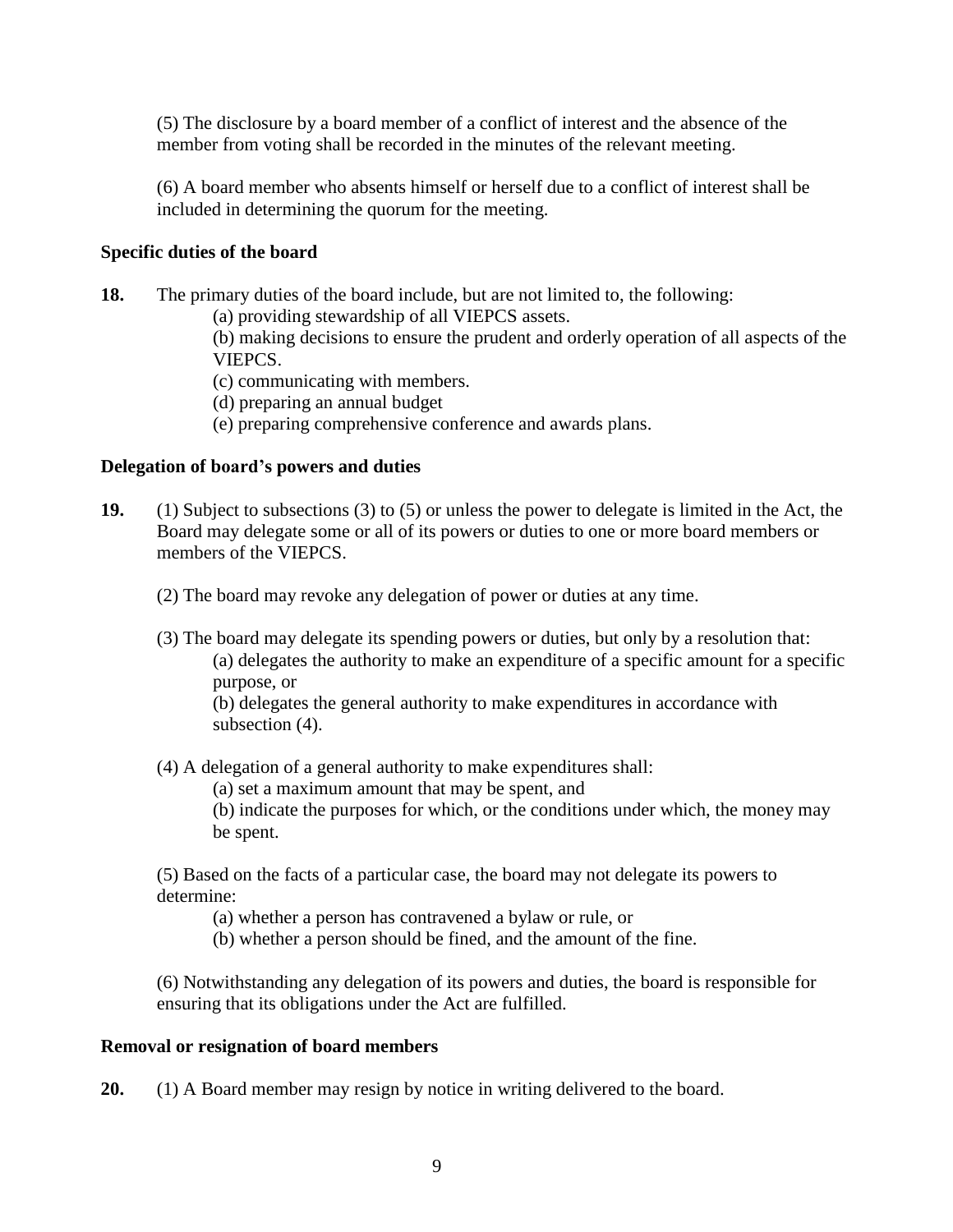(2) The members may remove one or more Board members by a resolution passed by a majority vote at a general meeting.

(3) After removing a board member, the members shall hold an election at the same meeting to replace the board member for the remainder of the term.

### **Replacing a board member**

**21.** (1) If a board member resigns or is no longer in good standing with the VIEPCS or is unwilling or unable to act for a period of two (2) consecutive months, the remaining members of the board may appoint a replacement Board member to the end of the unexpired portion of the term of office of the individual whose departure from office created the vacancy.

(2) A replacement board member shall be any person eligible as defined in Division 3.

(3) The Board may appoint a Board member under this section even if the absence of the member being replaced leaves the Board without a quorum.

(4) If all the members of the Board resign or are unwilling or unable to act for a period of two (2) consecutive months, members may hold a general meeting to elect a new Board by complying with the provisions of the Act and the Bylaws respecting the calling and holding of meetings.

## **Division 5 – General Meetings**

#### **General meetings**

- **22.** (1) A minimum of one (1) general meeting of members must be held in a calendar year on or before March 31. That meeting will be the annual general meeting.
	- (2) Other general meetings will be held at such time and place as the Board determines.

#### **Ordinary business at general meetings**

**23.** (1) The Board will set the agenda for all general meetings.

(2) The agenda may include the following items as appropriate to the purpose of the meeting:

- (a) elect an individual to chair the meeting, if necessary;
- (b) appoint an individual to record the meeting, if necessary;
- (c) determine if there is a quorum;
- (d) approve the agenda;
- (e) approve the minutes from the last general meeting;
- (f) deal with unfinished business from the last general meeting;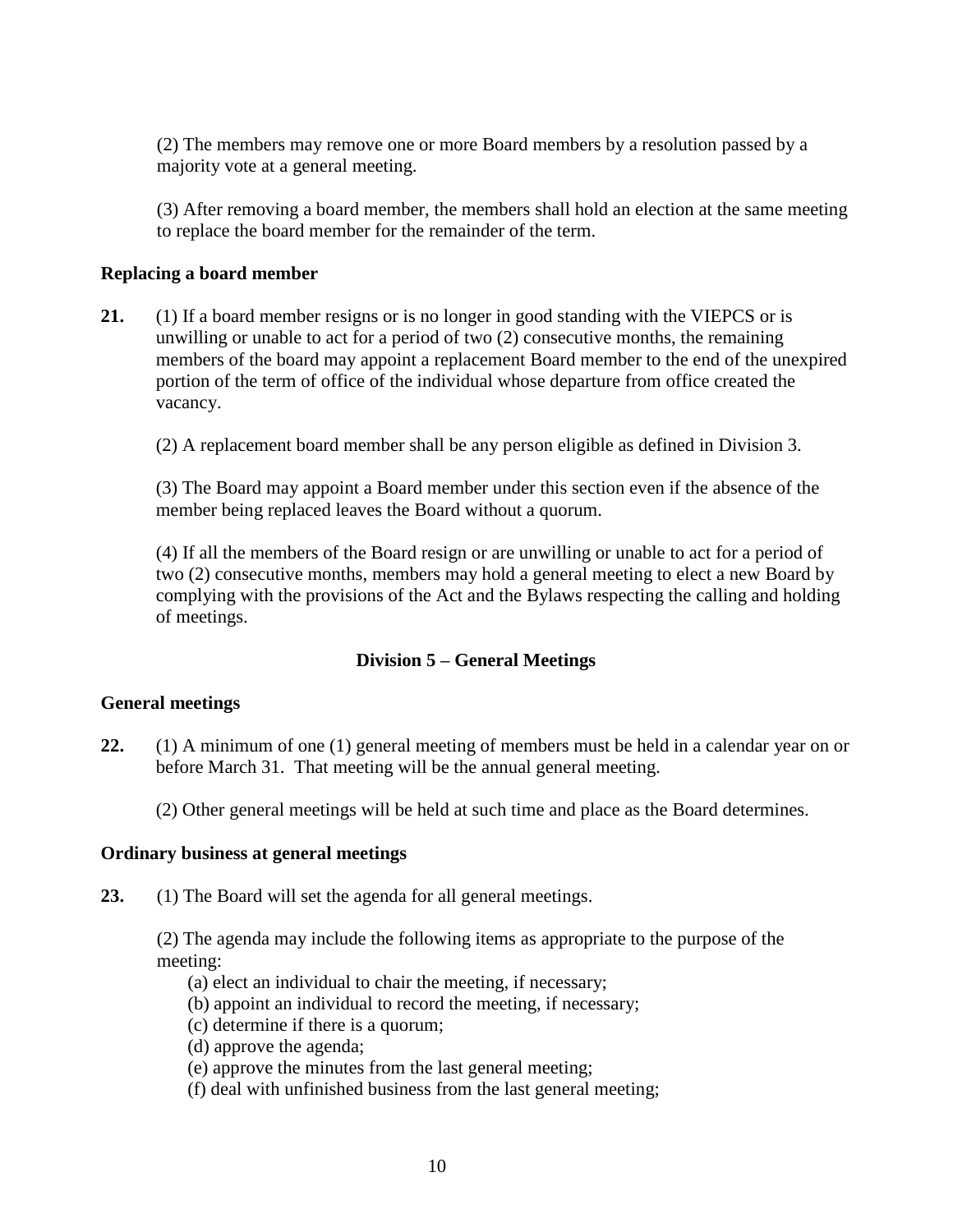- (g) if the meeting is an annual general meeting,
	- (i) receive the directors' report on the financial statements of the Society for the previous financial year, and the auditor's report, if any, on those statements,
	- (ii) receive any other reports of directors' activities and decisions since the previous annual general meeting,
	- (iii) elect or appoint directors, and
	- (iv) appoint an auditor, if any;
- (h) deal with new business, including any matters about which notice has been given to the members in the notice of meeting;
- (g) terminate the meeting.

#### **Notice of special business**

**24.** A notice of a general meeting must state the nature of any business, other than ordinary business, to be transacted at the meeting in sufficient detail to permit a member receiving the notice to form a reasoned judgment concerning that business.

## **Rules of order**

**25.** The rules of order for all VIEPCS general meetings will be Robert's Rules of Order.

## **Chair of general meeting**

- **26.** (1) The following individual is entitled to preside as the chair of a general meeting:
	- (i) the president,
	- (ii) the vice-president, if the president is unable to preside as the chair, or
	- (iii) one of the other directors present at the meeting, if both the president and vice-president are unable to preside as the chair.

(2) If there is no person entitled under these Bylaws who is able to preside as the chair of a general meeting within fifteen (15) minutes from the time set for holding the meeting, the voting members who are present may elect an individual present at the meeting to preside as the chair.

(3) Only a member of the Board may chair the annual general meeting.

#### **Attendance at general meetings**

**27.** (1) Attendance at general meetings may be by any method provided all members and other participants can communicate with each other and votes can be recorded. Participating members are deemed present in person.

(2) Non-members may attend general meetings as observers.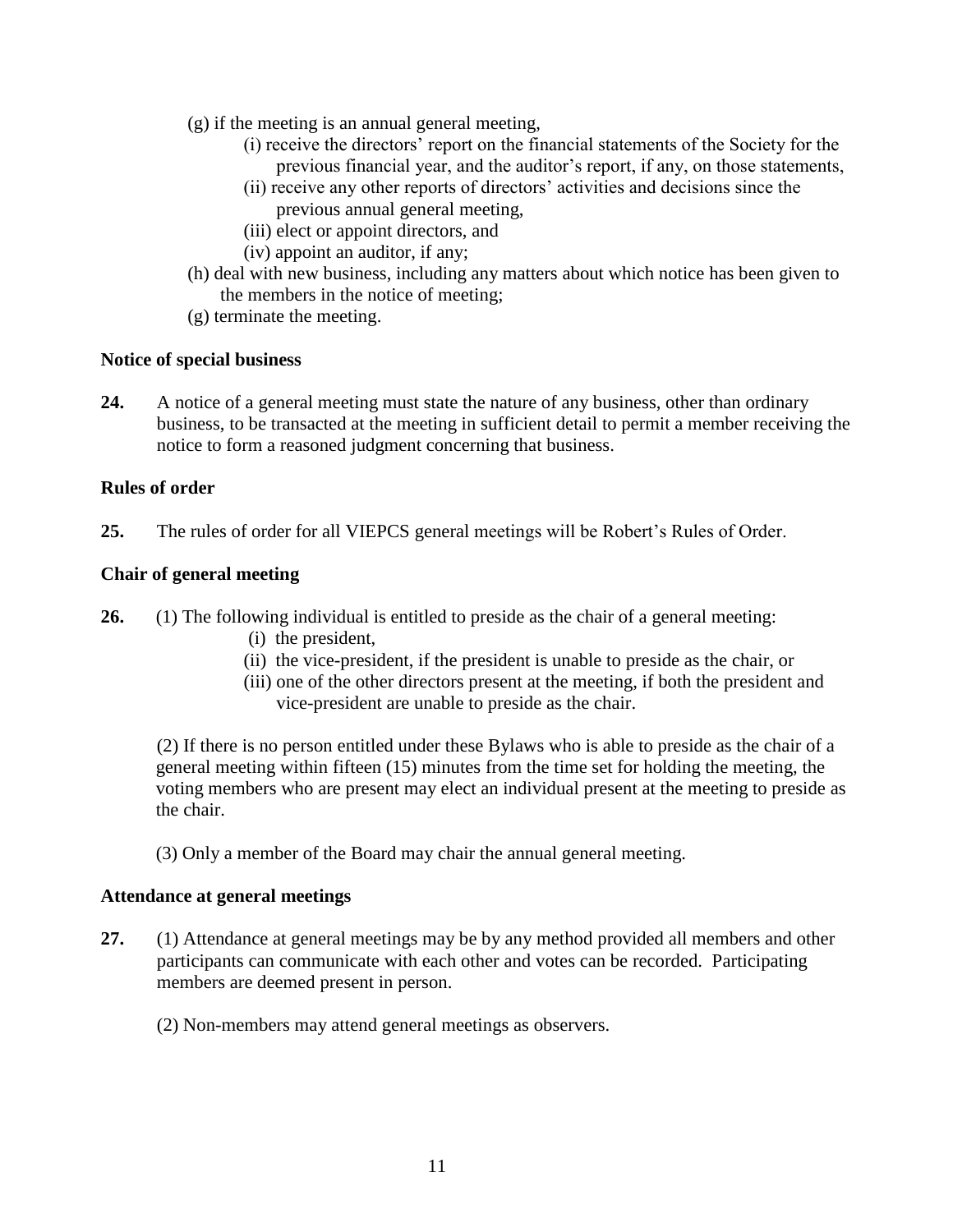## **Quorum at general meetings**

**28.** (1) Business, other than the election of the chair of the meeting and the adjournment or termination of the meeting, must not be transacted at a general meeting unless a quorum of voting members is present.

(2) The quorum for the transaction of business at a general meeting is three (3) voting members or 10% of the voting members, whichever is greater.

(3) If, within thirty (30) minutes from the time set for holding a general meeting, a quorum of voting members is not present,

- (a) in the case of a meeting convened on the requisition of members, the meeting is terminated, and
- (b) in any other case, the meeting stands adjourned to the same day in the next week, at the same time and place, and if, at the continuation of the adjourned meeting, a quorum is not present within 30 minutes from the time set for holding the continuation of the adjourned meeting, the voting members who are present constitute a quorum for that meeting.

(4) If, at any time during a general meeting, there ceases to be a quorum of voting members present, business then in progress must be suspended until there is a quorum present or until the meeting is adjourned or terminated.

#### **Adjournments by chair**

**29.** The chair of a general meeting may, or, if so directed by the voting members at the meeting, must, adjourn the meeting from time to time and from place to place, but no business may be transacted at the continuation of the adjourned meeting other than business left unfinished at the adjourned meeting.

#### **Notice of continuation of adjourned general meeting**

**30.** It is not necessary to give notice of a continuation of an adjourned general meeting or of the business to be transacted at a continuation of an adjourned general meeting except that, when a general meeting is adjourned for 30 days or more, notice of the continuation of the adjourned meeting must be given.

#### **Methods of voting**

**31.** At a general meeting, voting may be by a show of hands, an oral vote or another method that adequately discloses the intention of the voting members. However, if, before or after such a vote, two (2) or more voting members request a secret ballot or a secret ballot is directed by the chair of the meeting, voting must be by a secret ballot.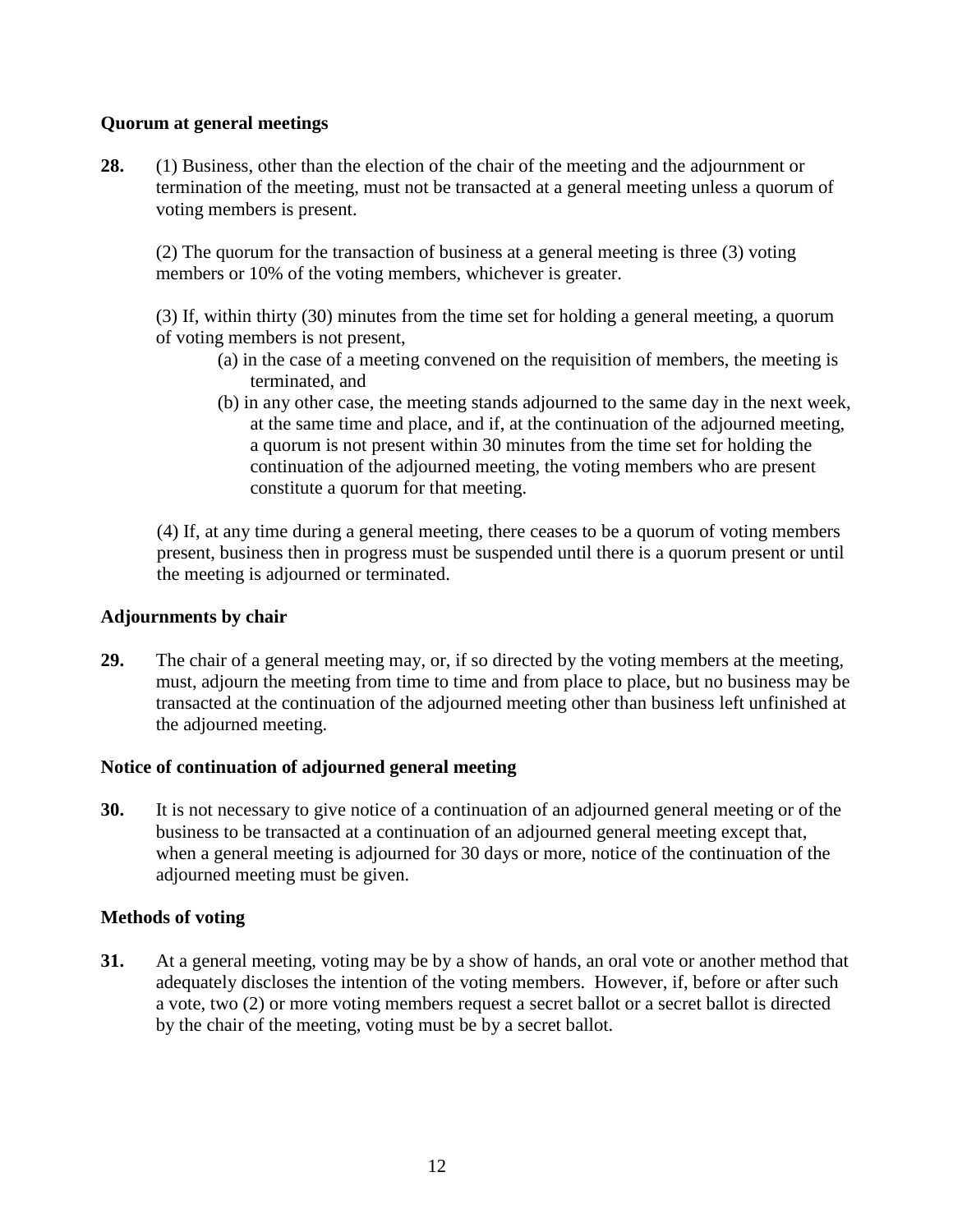#### **Announcement of result**

**32.** The chair of a general meeting must announce the outcome of each vote and that outcome must be recorded in the minutes of the meeting.

#### **Proxy voting not permitted**

**33.** Voting by proxy is not permitted.

#### **Matters decided at general meeting by ordinary resolution**

**34.** A matter to be decided at a general meeting must be decided by ordinary resolution unless the matter is required by the Act or these Bylaws to be decided by special resolution or by another resolution having a higher voting threshold than the threshold for an ordinary resolution.

#### **Division 6 - Board Meetings**

#### **Operations of board meetings**

**35.** (1) The board shall hold regular meetings at such time, place or method as the Board may decide throughout its term of office.

(2) Any board member may call a Board meeting by giving all Board members one (1) week's written notice of the meeting, specifying the reason for calling the meeting.

- (3) A board meeting may be held on less than one week's notice if:
	- (a) All board members consent in advance of the meeting, or
	- (b) The meeting is required to deal with an emergency and all Board members either
		- (i) Consent in advance of the meeting, or

(ii) Are unavailable to provide consent after reasonable attempts to contact them.

- (4) The board may regulate their meetings and proceedings as they think fit.
- (5) The accidental omission to give notice of a board meeting to a director, or the nonreceipt of a notice by a director, does not invalidate proceedings at the meeting.

#### **Quorum of directors**

**36.** The quorum for the transaction of business at a board meeting is a majority of the directors.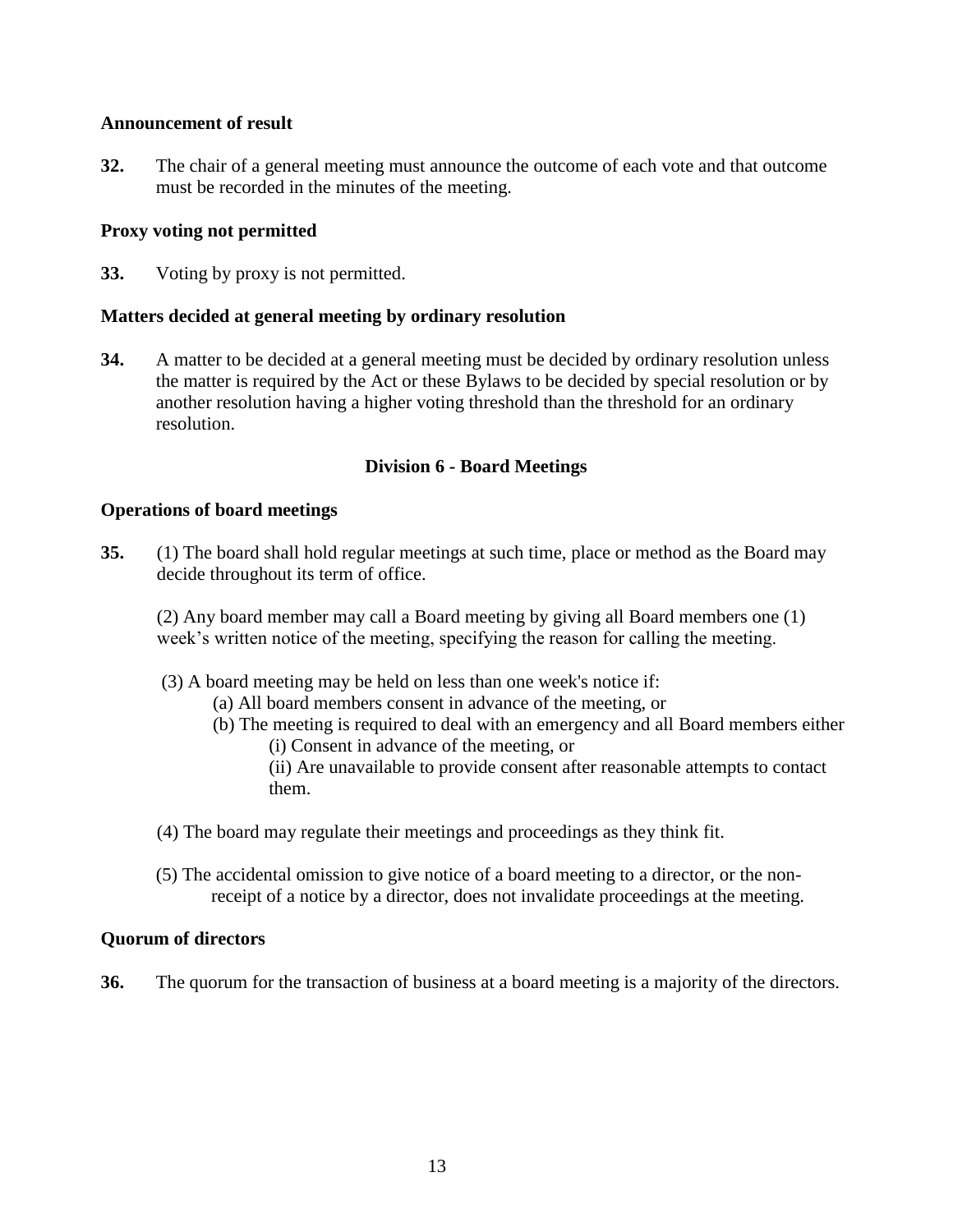#### **Attendance at board meetings**

- **37.** (1) Attendance at board meetings may be by any method provided all board members and other participants can communicate with each other and votes can be recorded. Participating board members are deemed present in person.
	- (2) Members may attend board meetings as observers.

(3) Despite subsection (2), no observers may attend those portions of board meetings that deal with any of the following:

(a) Bylaw contravention hearings.

(b) any other matters if the presence of observers would, in the board's opinion, unreasonably interfere with an individual's privacy.

## **Voting at board meetings**

**38.** (1) Each board member, including the president, shall have one (1) vote at a meeting of the board.

(2) Decisions made at board meetings shall be made by a majority of board members present in person at the meeting.

(3) The results of all votes at a board meeting shall be recorded in the board meeting minutes.

#### **Requesting a board hearing**

**39.** (1) By application in writing, stating the reason for the request, members may request a hearing at a board meeting.

(2) If an application for a board hearing is received, the board shall hold a meeting to hear the applicant within one (1) month of the request.

(3) If the purpose of the hearing is to seek a decision of the board, the board shall give the applicant a written decision within one (1) week of the hearing.

## **Department 7 – Finances**

#### **Fiscal year end**

**40.** The VIEPCS fiscal year shall commence on 01 January each year and end on 31 December that same year.